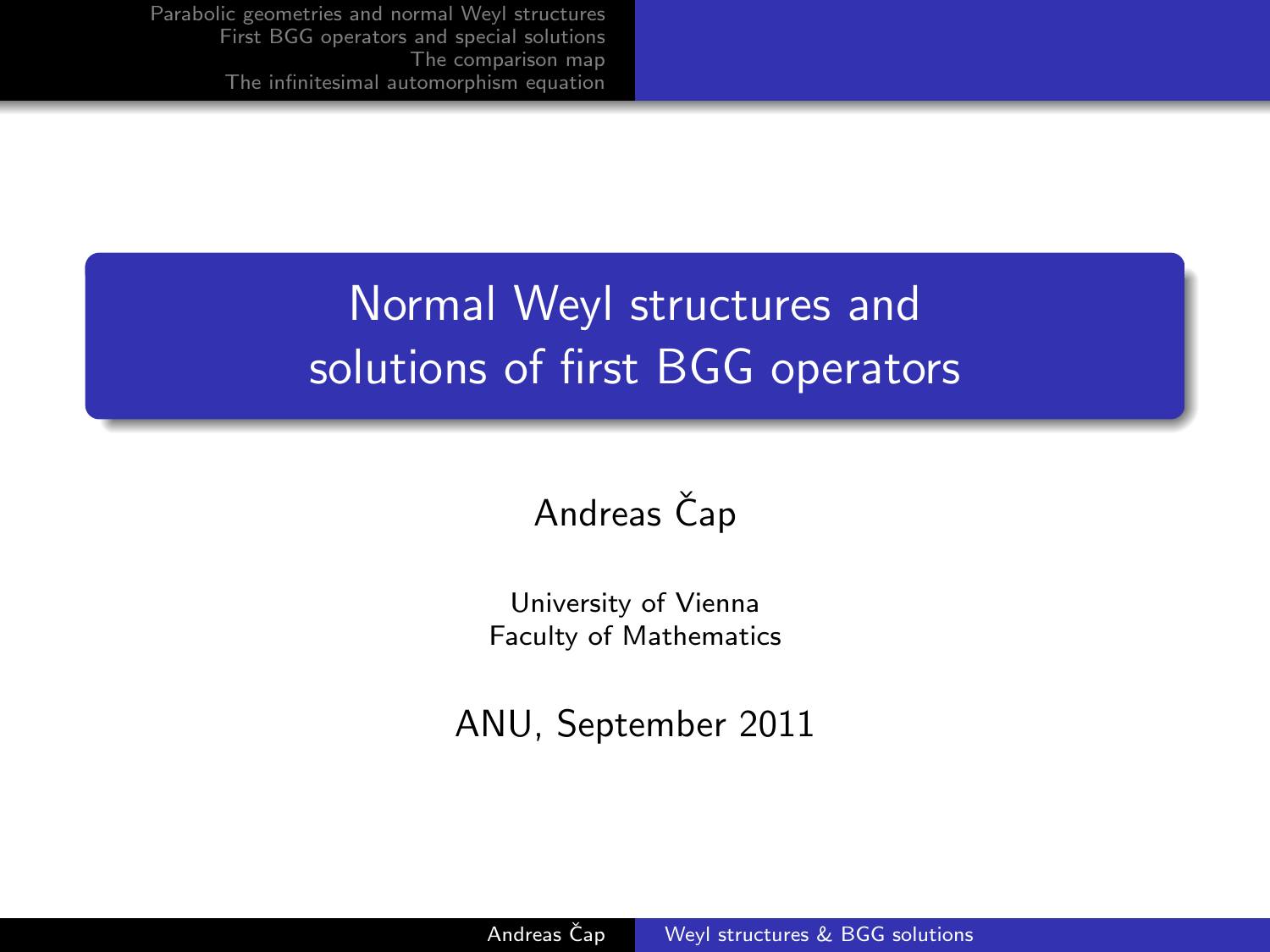- This talk reports on joint work in progress with Rod Gover (Auckland), Matthias Hammerl (Vienna), and Karin Melnick (Maryland).
- The machinery of BGG sequences provides a uniform construction of differential operators which are intrinsic to a parabolic geometry.
- The first operator in each BGG sequence defines a geometric overdetermined system. Prototypical examples of these systems are the infinitesimal automorphism equation for many geometries, the twistor equation on spinors, the equation describing rescalings to Einstein metrics, and the conformal Killing equations on vectors, differential forms and tensors.
- For some of these equations, strong restrictions on the zero sets of solutions are known classically. Questions on zeros of infinitesimal automorphism and the related questions on essential conformal isometries are intensively studied.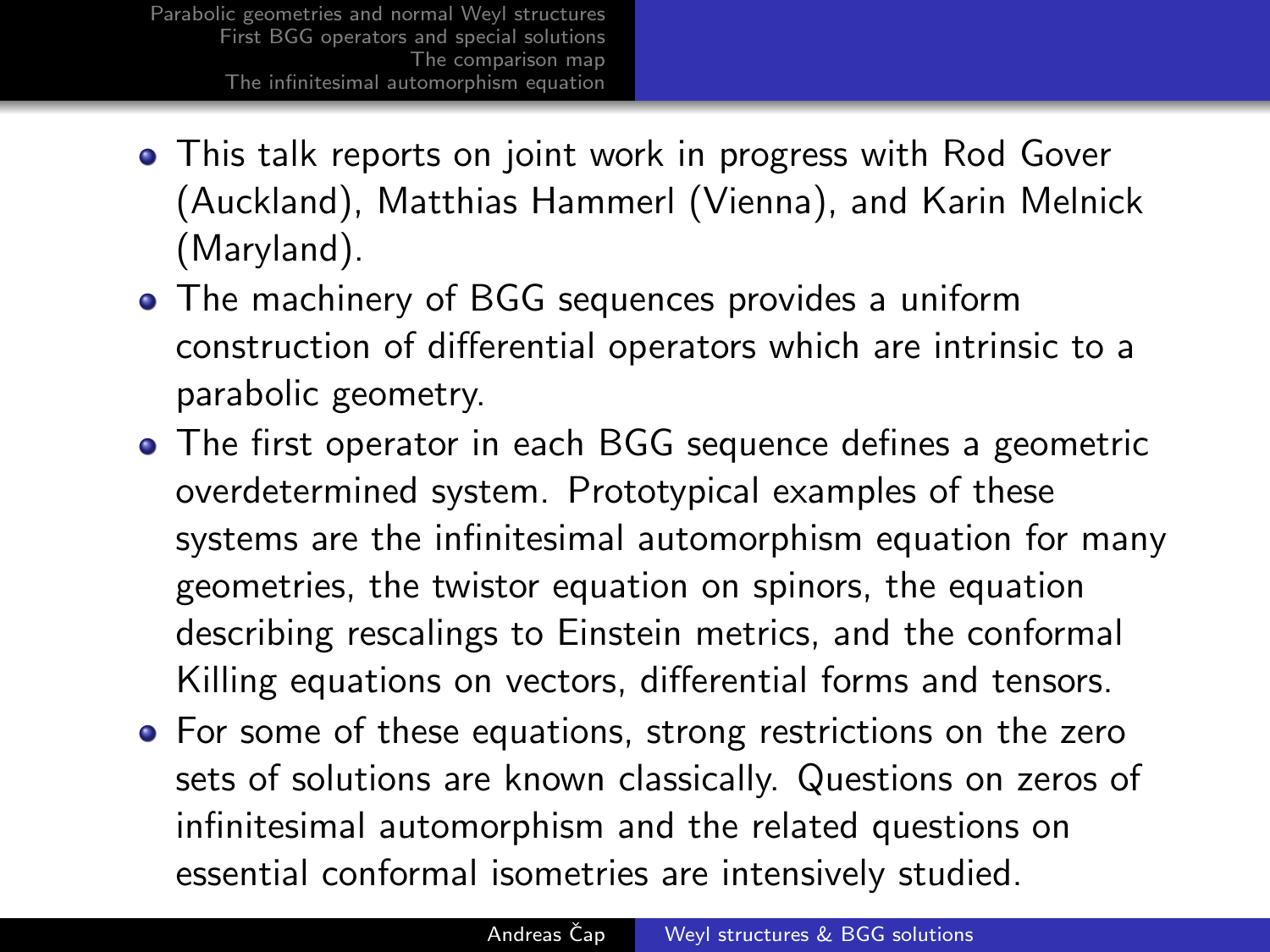- The machinery of BGG sequences also gives rise to a class of special solutions of these systems ("normal solutions"), which are related to parallel sections of so–called tractor bundles.
- Via normal Weyl structures one can analyze parallel sections and hence normal solutions directly. One also obtains a comparison between a general (curved) geometry and the homogeneous model of the geometry, which then relates the objects on the curved geometry to ones on the homogeneous model. This in particular leads to a detailed description of the zero sets of special solutions.
- Large parts of the technical background apply to arbitrary Cartan geometries. In this general setting, our methods allow a non–linear analog, which can be used to study holonomy reductions.
- In the case of infinitesimal automorphisms, one may use ideas from dynamics to go beyond normal solutions.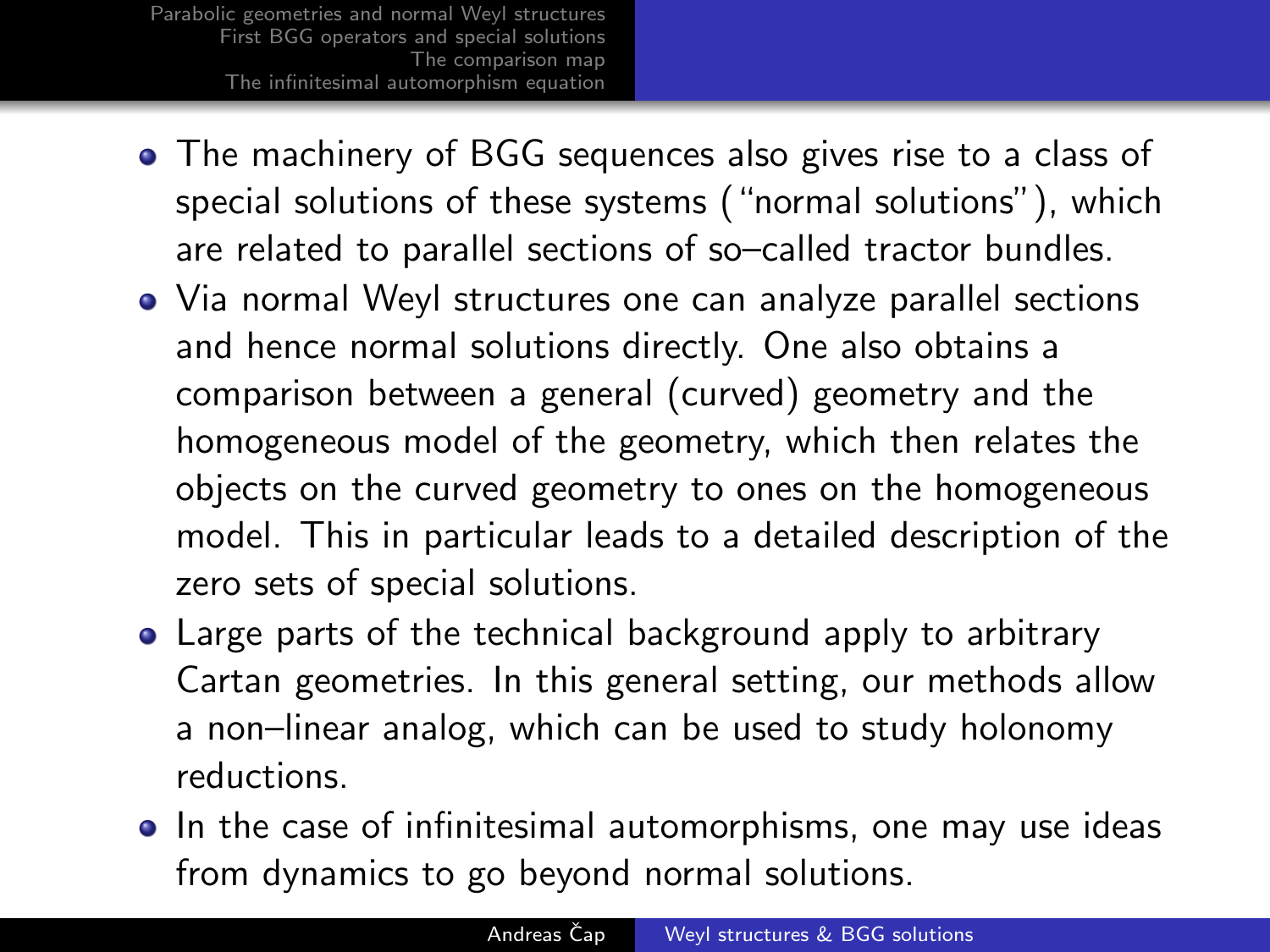## **Contents**



1 [Parabolic geometries and normal Weyl structures](#page-4-0)

2 [First BGG operators and special solutions](#page-8-0)

3 [The comparison map](#page-13-0)

4 [The infinitesimal automorphism equation](#page-16-0)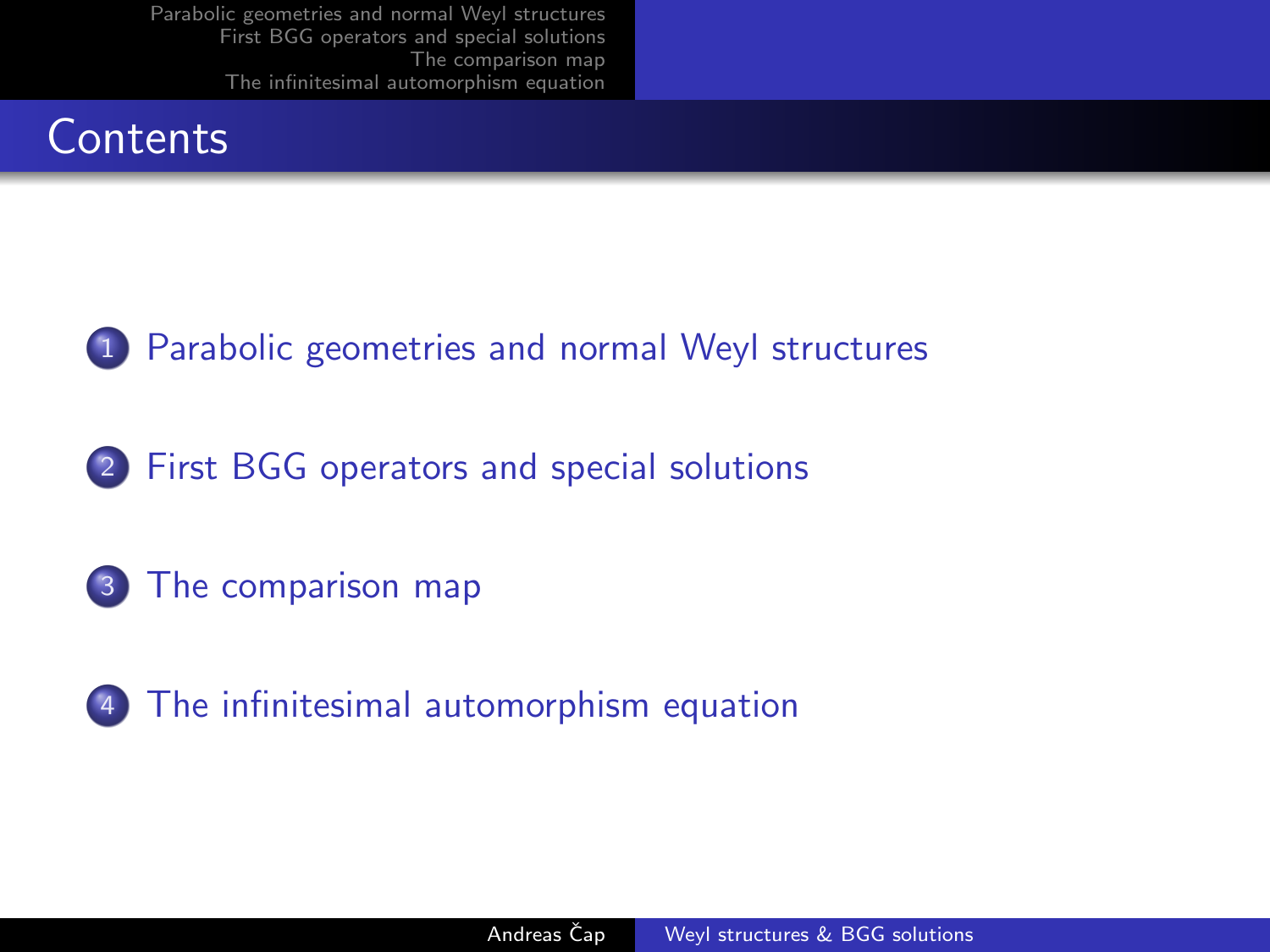Let G be a semisimple Lie group and  $P \subset G$  a parabolic subgroup. Then a *parabolic geometry* of type  $(G, P)$  on a smooth manifold M with dim(M) = dim(G/P) by definition consists of a principal fiber bundle  $p: \mathcal{G} \to M$  with structure group P and a Cartan connection  $\omega \in \Omega^1(\mathcal{G},\mathfrak{g})$ , where  $\mathfrak g$  is the Lie algebra of  $G.$ 

<span id="page-4-0"></span>Assuming the conditions of regularity and normality, such parabolic geometries provide equivalent ways to encode geometric structures. Well known examples of structures that can be described in this way include classical projective, conformal, and almost quaternionic structures, CR structures of hypersurface type, path geometries, quaternionic contact structures, and several types of generic distributions. The details of this equivalence do not play any role for the purpose of this lecture.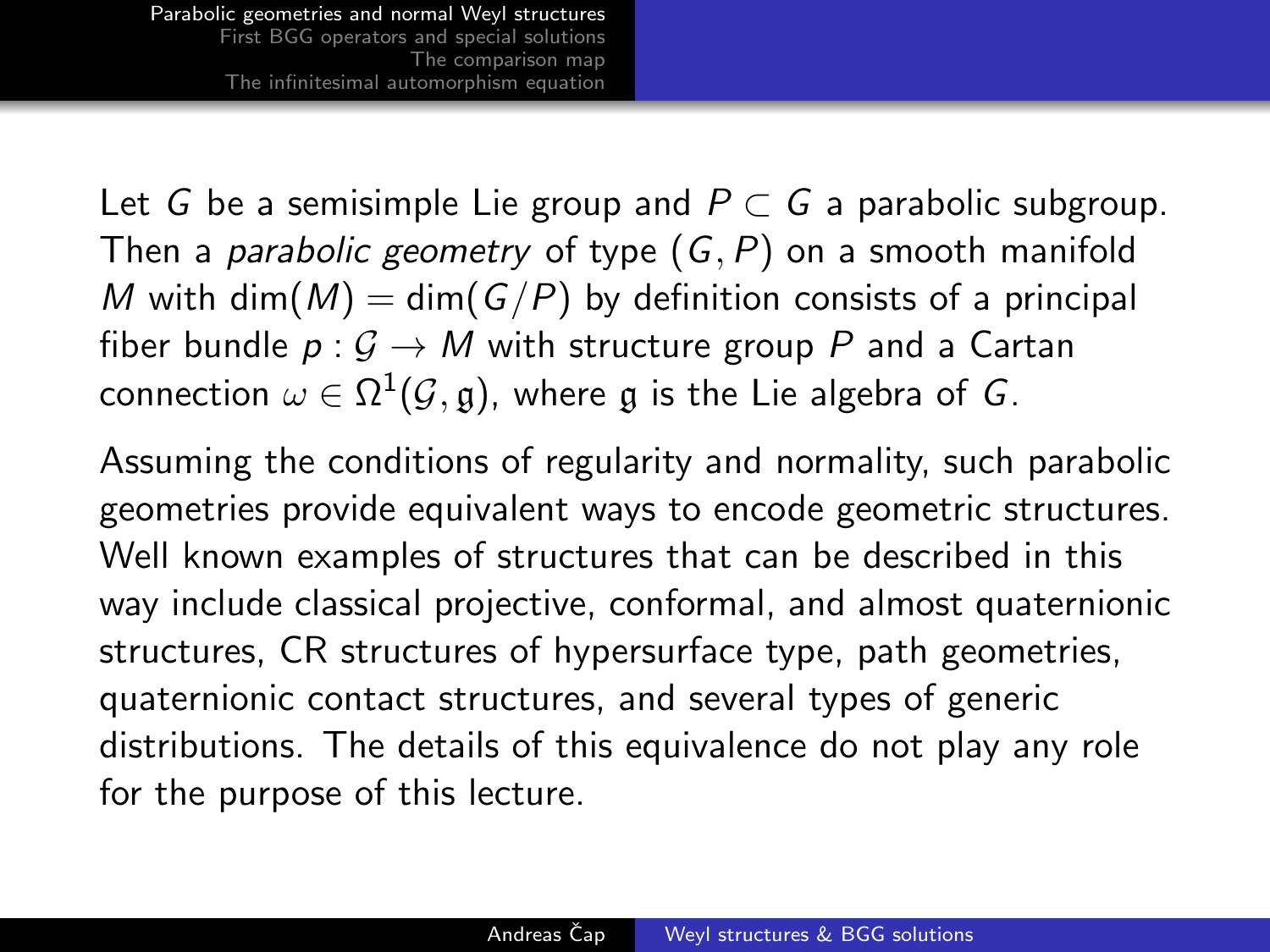## normal Weyl structures

The Cartan connection  $\omega$  in particular gives rise to a trivialization  $T\mathcal{G} \cong \mathcal{G} \times \mathfrak{g}$  of the tangent bundle of  $\mathcal{G}$ , with the vertical subbundle VG corresponding to  $G \times \mathfrak{p}$ . Here  $\mathfrak{p} \subset \mathfrak{g}$  denotes the Lie algebra of the subgroup  $P \subset G$ . Now there always is a subalgebra  $a_$  ⊂ a which forms a complementary subspace to p.

Fixing a point  $u_0 \in \mathcal{G}$  and putting  $x_0 = p(u_0) \in M$ , we get a canonical local section of  $p: G \to M$  mapping  $x_0$  to  $u_0$ : For  $X \in \mathfrak{g}_-$ , we get the constant vector field  $\tilde{X} \in \mathfrak{X}(\mathcal{G})$  characterized by  $\omega(\tilde{X}) = X$ , and we can consider its flow. Restricting to a suitable open neighborhood  $V$  of zero in  $\mathfrak{g}_-$ ,  $\varphi(X) := \mathsf{Fl}^{\tilde{X}}_1(\mathsf{u}_0)$ defines a smooth map  $\varphi : V \to G$  such that  $p \circ \varphi$  is a diffeomorphism onto an open neighborhood U of  $x_0$  in M.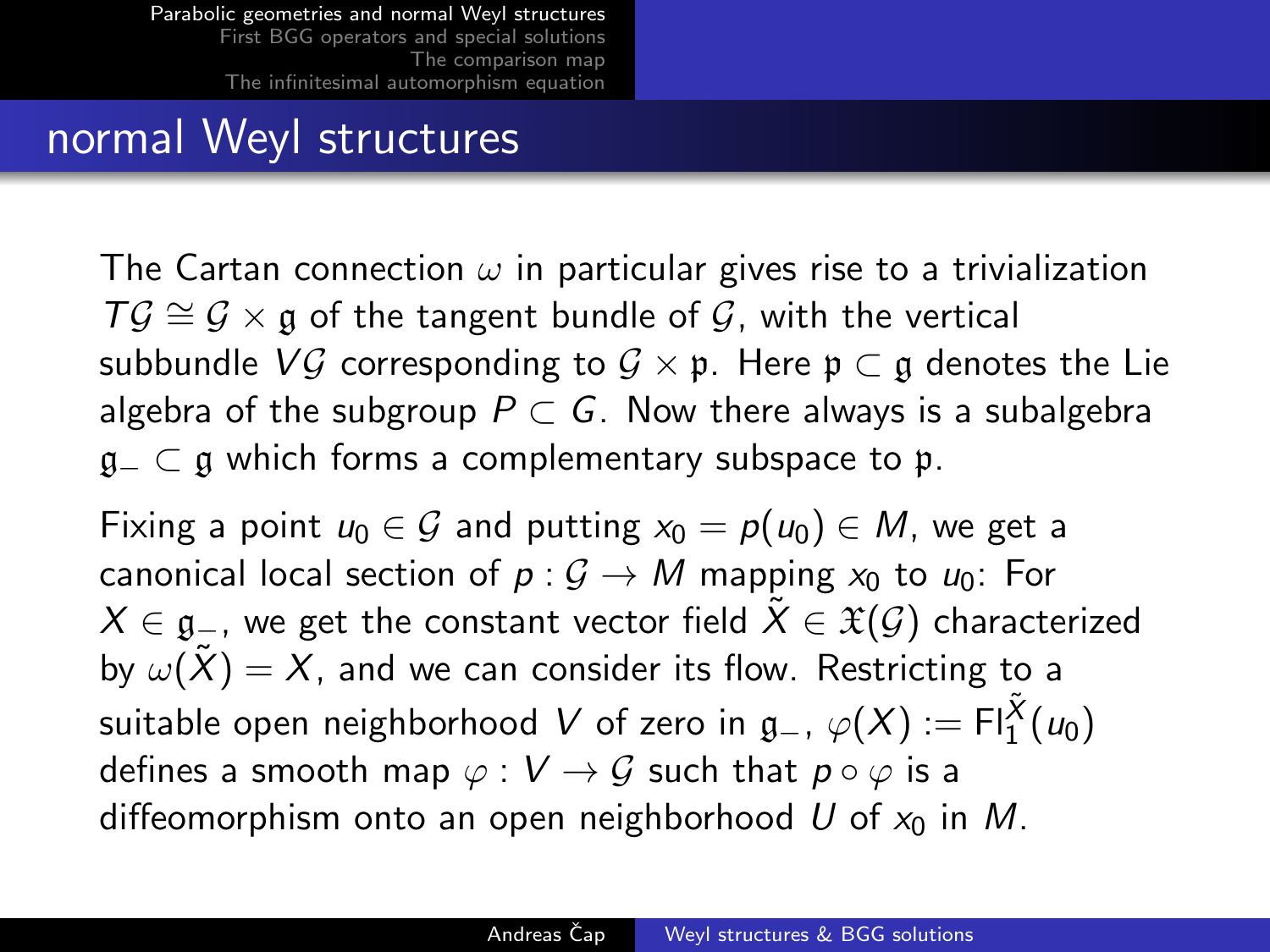#### **Consequences**

- Choosing a basis for g\_, we obtain local coordinates on U ("normal coordinates").
- We can specify a smooth section of  $\mathcal{G}|_U$  by mapping  $p(\varphi(X))$ to  $\varphi(X)$ . This gives rise to a trivialization of  $\mathcal{G}|_U$ .
- Given any representation  $W$  of  $P$ , we can form the the associated bundle  $G \times_{P} \mathbb{W}$ , and we get an induced trivialization of this bundle over  $U$  ("normal trivializations"). The resulting trivializations are compatible with any natural bundle map, which comes from a P–equivariant map between the inducing representations.
- Choosing a basis in W, we get a canonical local frame of the associated bundle  $G \times_{P} \mathbb{W}$  over U ("normal frames"). Again, these are compatible with natural bundle maps.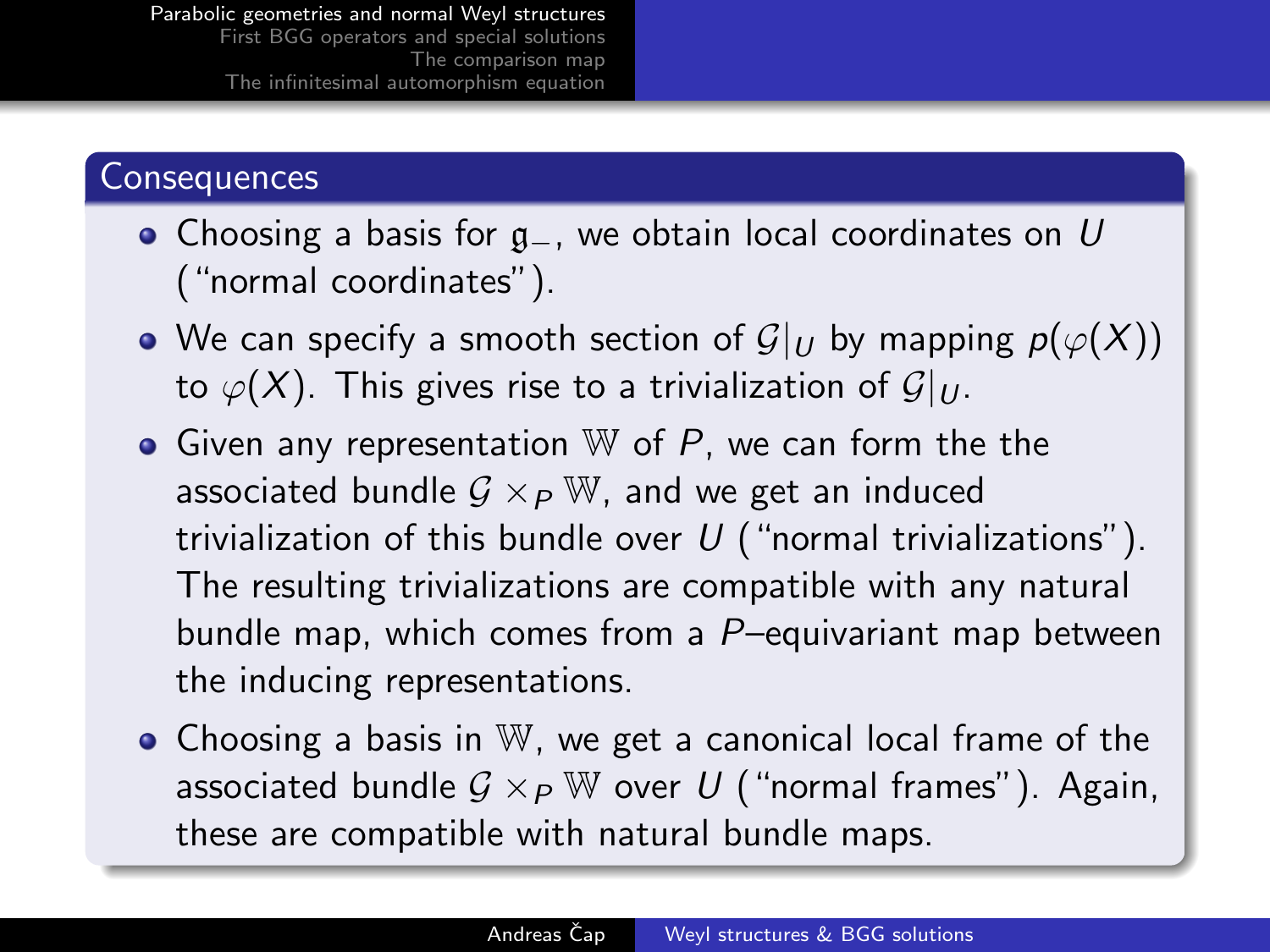Note that fixing the point  $x_0 \in M$ , the family of sections obtained in the above way is parametrized by  $P\cong \rho^{-1}(\mathsf{x}_0)$ , so there is only a finite dimensional family.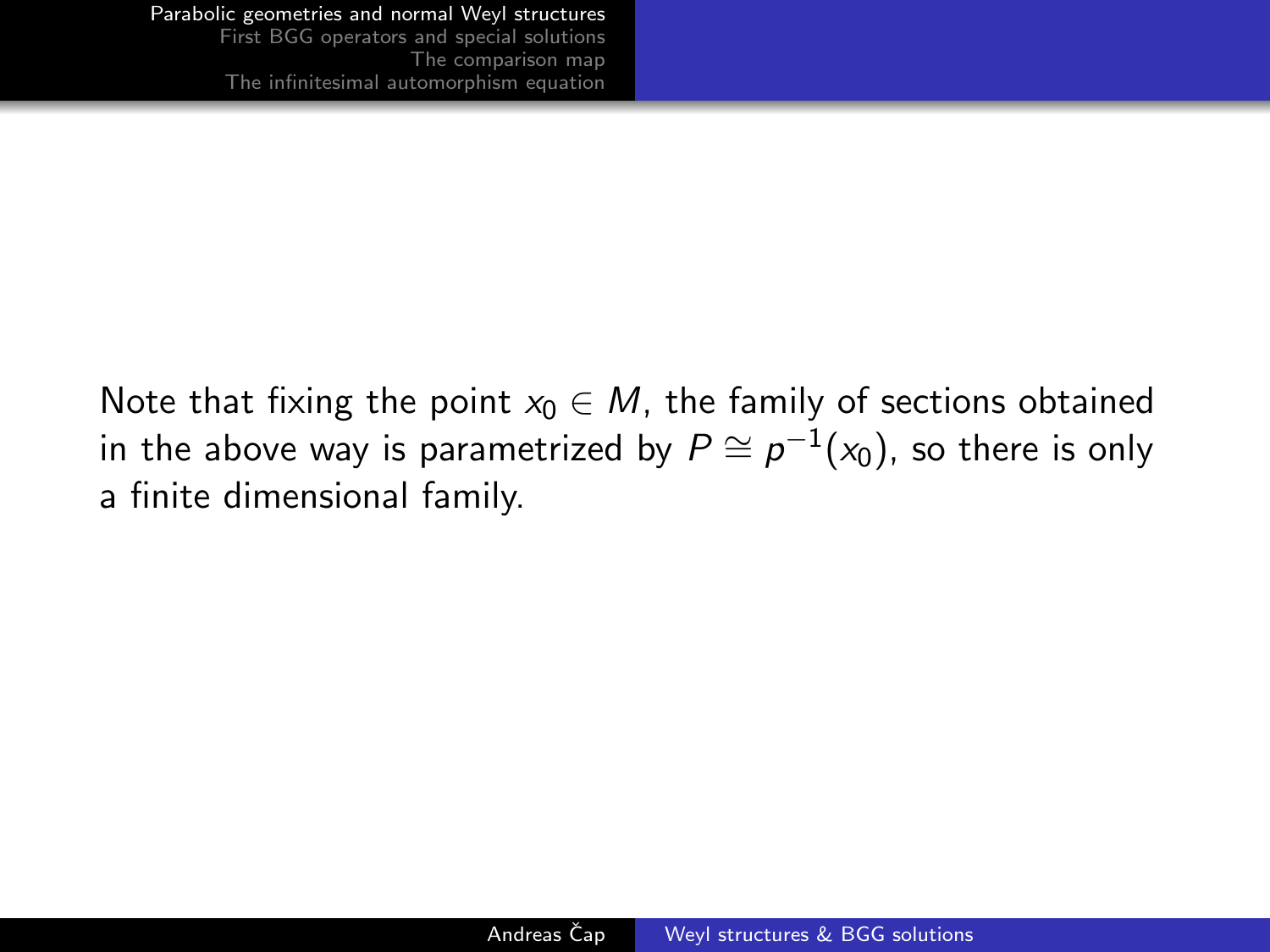For parabolic geometries, there is a special class of natural bundles. These are called tractor bundles and are characterized by the fact that they are induced by restrictions to  $P$  of representations of  $G$ .

#### Properties of tractor bundles

- The Cartan connection induces a linear connection ("(normal) tractor connection") on any tractor bundle.
- $\bullet$  If V is an irreducible representation of G, then is is canonically filtered by P–invariant subspaces, and in particular it has a canonical P-irreducible quotient  $\mathbb{H}_0$ .
- <span id="page-8-0"></span>• Correspondingly, the tractor bundle  $V := G \times_{P} V$  has a natural quotient bundle  $\mathcal{H}_0 := \mathcal{G} \times_{\mathcal{P}} \mathbb{H}_0$ . We denote by  $\Pi: \mathcal{V} \to \mathcal{H}_0$  the corresponding natural bundle map.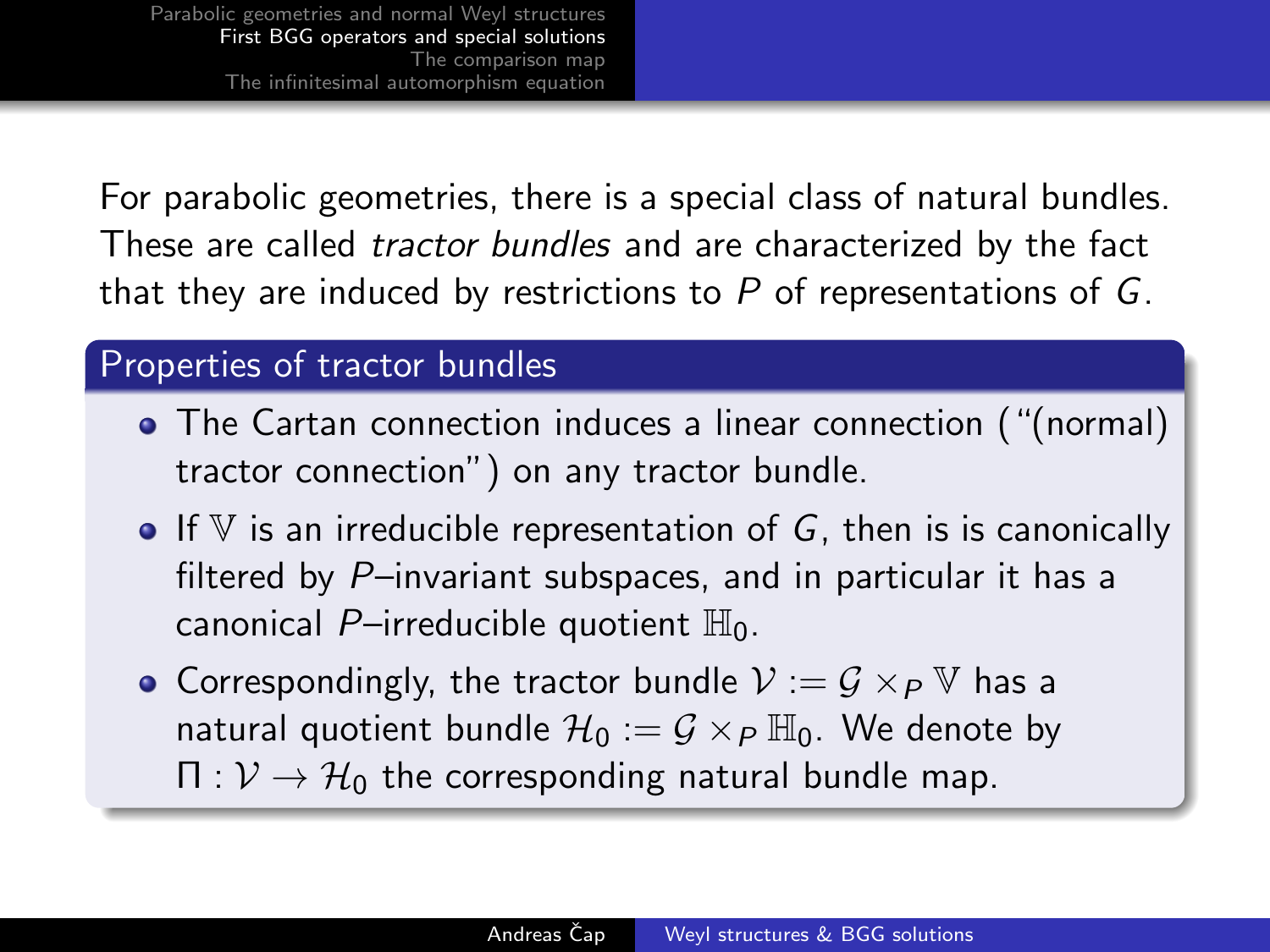The machinery of BGG–sequences uses the tractor connection and the associated covariant exterior derivative to construct higher order natural differential operators defined on sections of  $\mathcal{H}_0$  and other natural subquotients of the bundles of  $V$ -valued differential forms. We only need very limited information:

- The first BGG operator D is defined on sections of  $H_0$ . The target bundle, the order, and the principal part of the operator can be easily computed from representation theory data of V.
- If  $s \in \Gamma(\mathcal{V})$  is a section which is parallel for the tractor connection, then  $\Pi(s)$  lies in the kernel of D.
- The map Π is injective on parallel sections, and identifies them with a subspace of solutions of  $D$  ("normal solutions").
- $\bullet$  On  $G/P$  (and geometries locally isomorphic to  $G/P$ ) the tractor connection is flat and any solution is normal.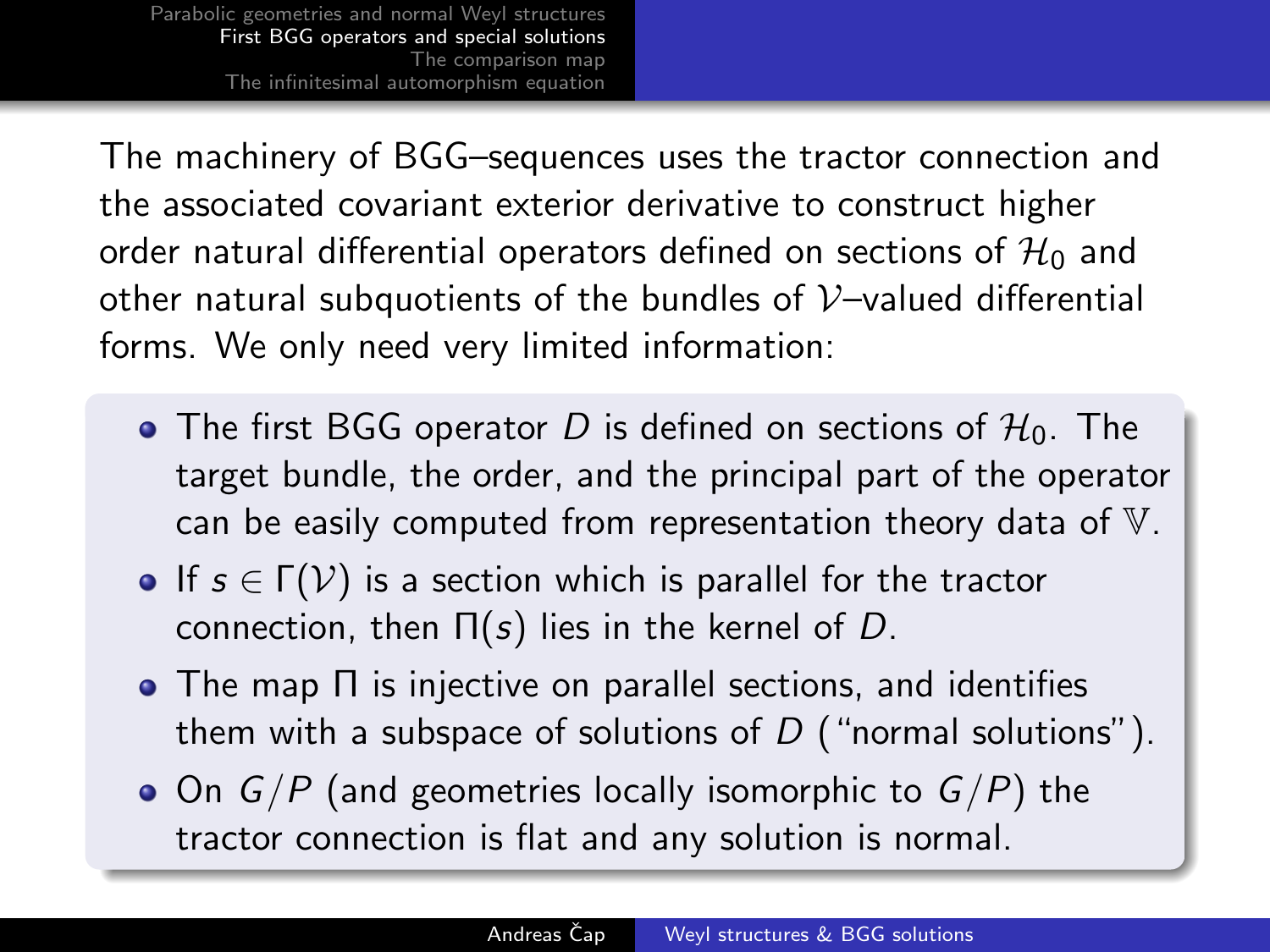The main technical ingredient needed for the further study of normal solutions is easy to prove:

#### Proposition

Let  $s \in \Gamma(\mathcal{V})$  be a section of a tractor bundle, which is parallel for the tractor connection. Then the function  $f: U \to V$ corresponding to s via a normal trivialization is given by  $f(p(\varphi(X))) = \exp(-X) \cdot f(x_0).$ 

This simple observation has rather strong consequences, however. First, we can get quite detailed information about the structure of potential solutions and for simple tractor bundles, we can even easily give a complete list of all potential solutions: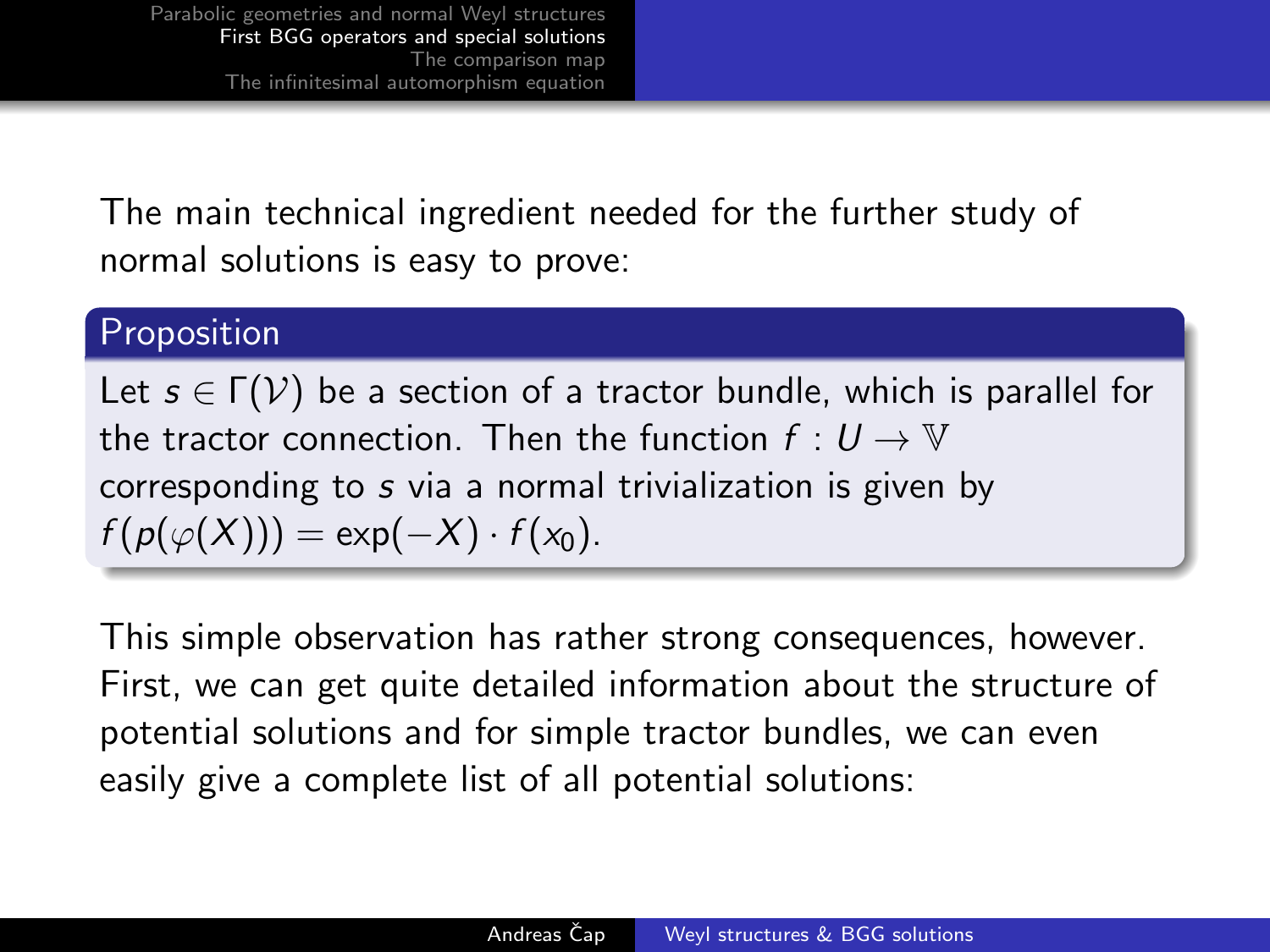# **Polynomiality**

#### Theorem

The coordinate functions of any solution of a first BGG operator with respect to a normal frame are polynomials in the normal coordinates. The degree of these polynomials is bounded by the length of the natural  $P$ –invariant filtration of the representation  $V$ .

**Idea of proof**: For a parallel section  $s \in \Gamma(\mathcal{V})$  polynomiality of the coordinates in any normal frame follows from the fact that any  $X \in \mathfrak{g}_-$  acts by a nilpotent endomorphism on  $\mathbb {V}$  with nilpotence index bounded by the filtration length. Thus the result follows for normal frames of  $\mathcal{H}_0$  which are obtained by projections from  $\mathcal{V}$ , and then the general result follows easily.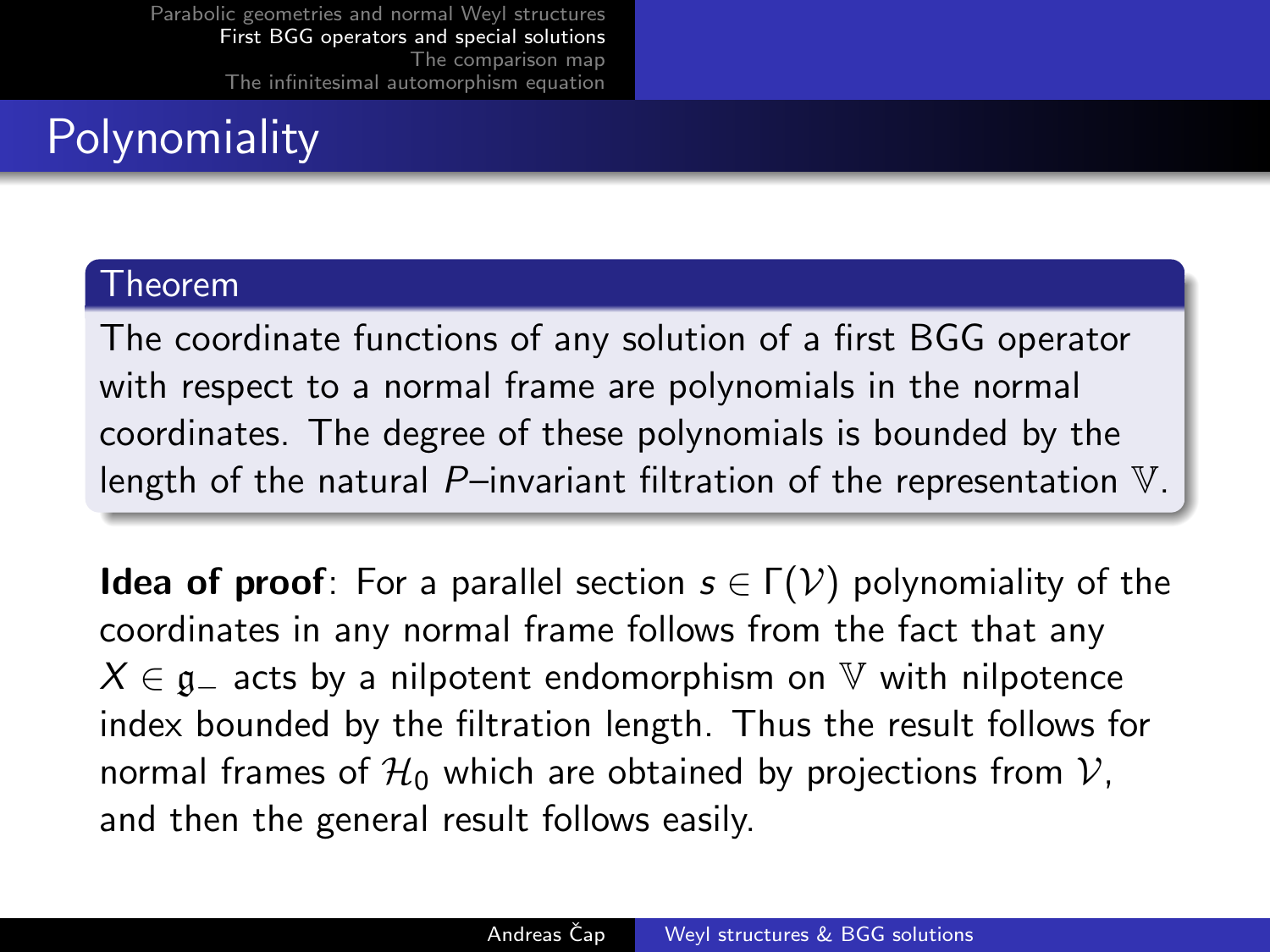## Lists of potential solutions

To get the flavor, here is the list of potential normal solutions of the equation  $\nabla_{(a}\sigma_{bc)}=0$  on sections of  $S^2\,T^*M(4)$  on a manifold endowed with a projective structure. Here  $\{\varphi_{ii}\}\$ is a normal frame of the bundle, the  $x_i$  are normal coordinates, and on  $\mathbb{R}P^n$  any element in the list is a solution. (The tractor bundle in question consists of tractors with curvature tensor type symmetries.)

$$
\varphi_{ij} \qquad i \leq j
$$
\n
$$
x_k \varphi_{ij} - x_j \varphi_{ik} \qquad i \leq j < k
$$
\n
$$
x_k \varphi_{ij} - x_i \varphi_{jk} \qquad i < j \leq k
$$
\n
$$
x_j x_k \varphi_{ii} - x_i x_k \varphi_{ij} - x_i x_j \varphi_{ik} + x_i^2 \varphi_{jk} \qquad i < j \leq k
$$
\n
$$
x_k x_\ell \varphi_{ij} - x_j x_k \varphi_{il} - x_i x_\ell \varphi_{jk} + x_i x_j \varphi_{k \ell} \qquad i < j < k \leq \ell
$$
\n
$$
x_j x_\ell \varphi_{ik} - x_j x_k \varphi_{il} - x_i x_\ell \varphi_{jk} + x_\ell x_k \varphi_{jl} \qquad i < j \leq k < \ell
$$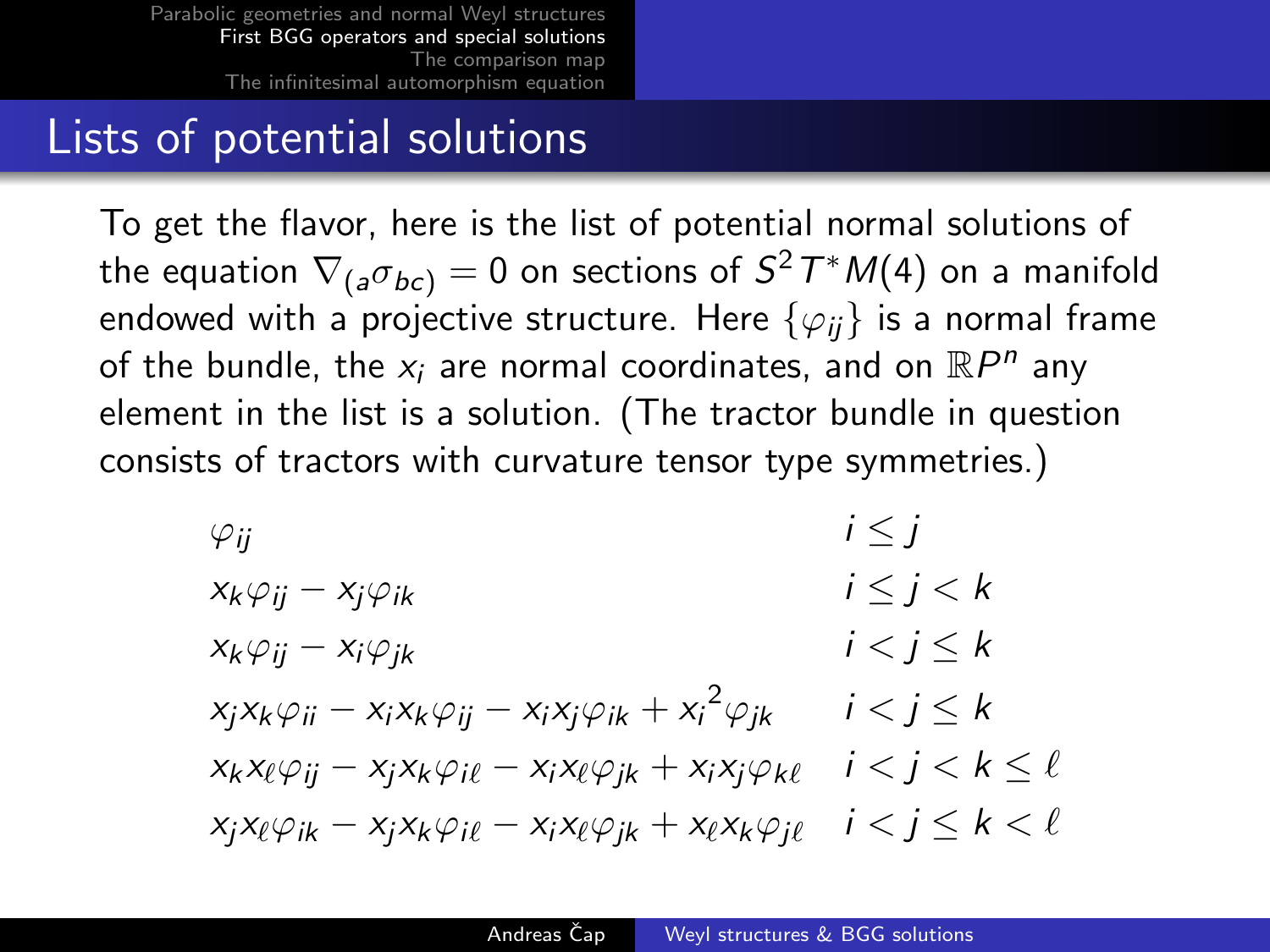We can interpret the above results in a slightly different way. Namely, we can combine the inverse of a normal chart for the homogeneous model  $G \rightarrow G/P$  with a normal chart of a curved geometry  $\mathcal{G} \to M$ , to obtain a diffeomorphism  $\psi : U \to \tilde{U}$  where  $U \subset M$  is the domain of a normal chart and  $\tilde{U} \subset G/P$  is an appropriate open neighborhood of  $o = eP$  in  $G/P$ .

#### Theorem

For any normal solution  $\alpha$  of a first BGG operator on M, the diffeomorphism  $\psi$  intertwines the coordinate functions of  $\alpha$  with respect to a normal frame with the coordinate functions of a normal solution  $\tilde{\alpha}$  of the same first BGG operator on  $G/P$ .

<span id="page-13-0"></span>In particular,  $\psi$  intertwines the zero sets of  $\alpha$  and  $\tilde{\alpha}$  so the zero set of  $\alpha$  cannot be more complicated than the one of  $\tilde{\alpha}$ .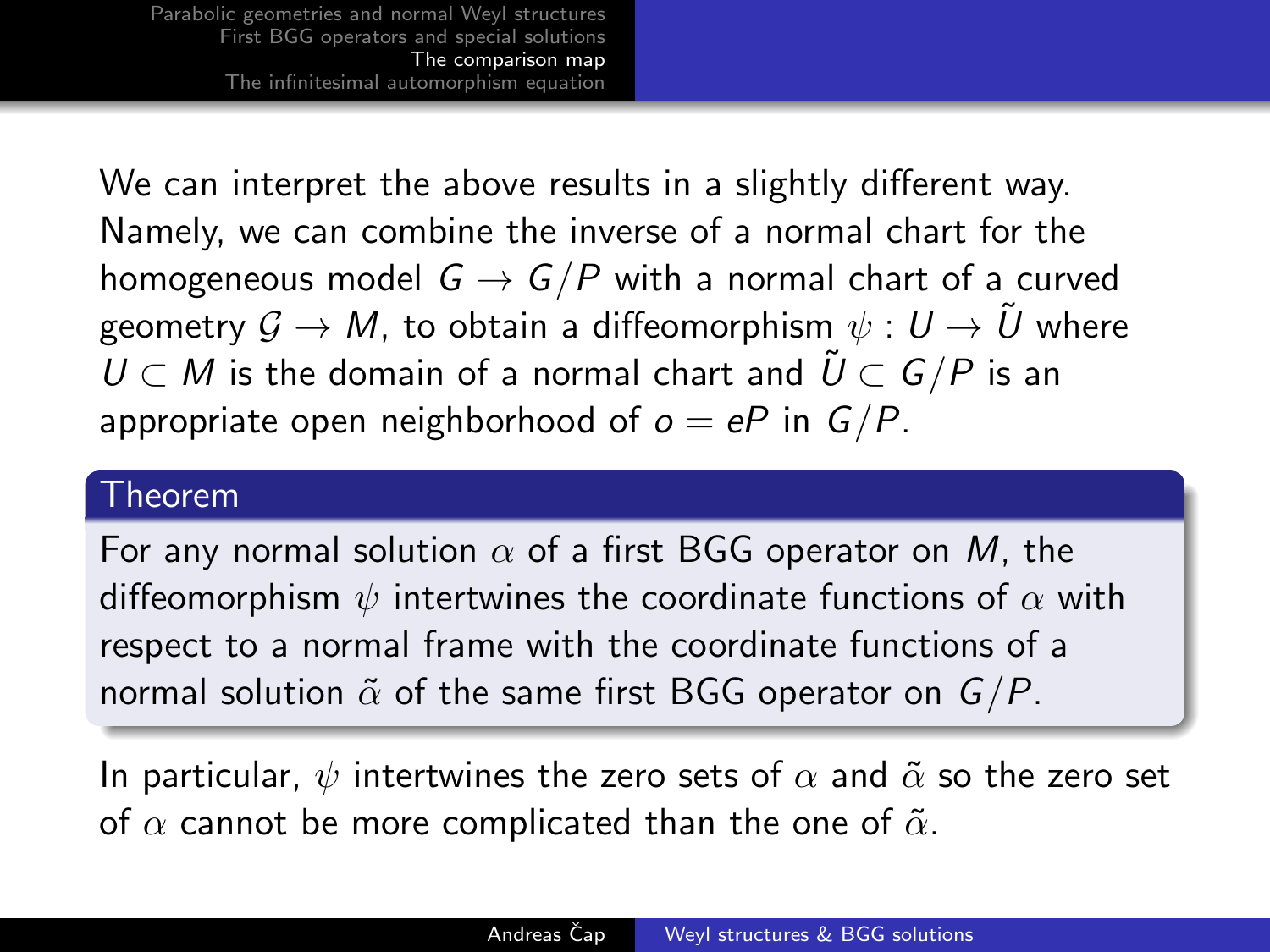#### Important points for the applicability

- $\bullet$  On  $G/P$  tractor bundles are always trivial with flat tractor connections, so parallel sections and hence normal solutions of first BGG operators on  $G/P$  are very well understood.
- While the comparison map cannot be an isomorphism of parabolic geometries (since one geometry is flat and the other isn't) it is more than just a diffeomorphism. In particular, one can prove compatibility with certain distinguished curves, which e.g. leads to proofs for zero sets being totally geodesic.
- Normal solutions which are sections of density bundles select (outside of their zero sets) one of the distinguished connections for the geometry. One can carry over properties of this connection related to completeness from  $G/P$  to M.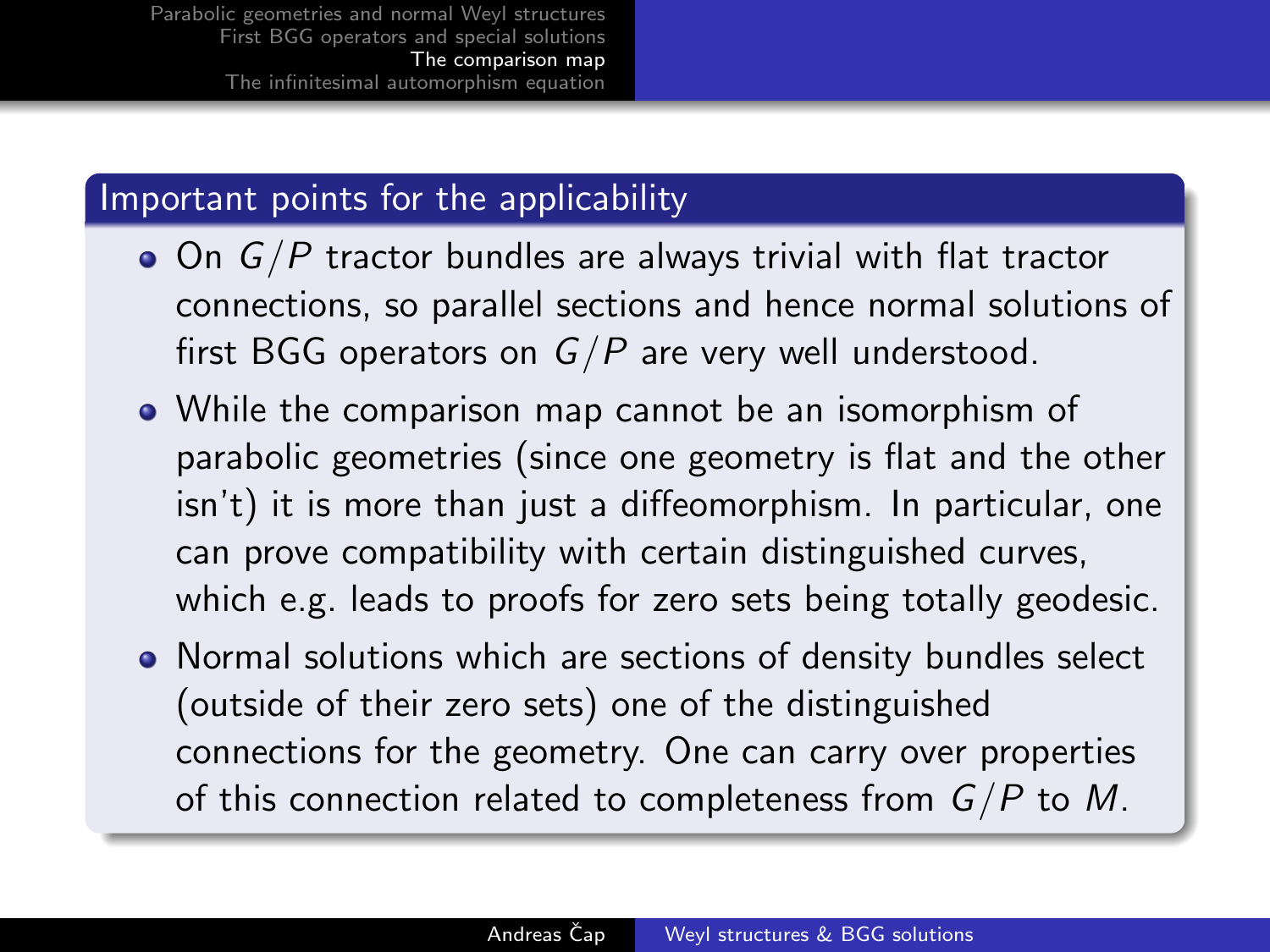# Remark on holonomy reductions

Given a subgroup  $H \subset G$  and a Cartan geometry  $(p: \mathcal{G} \to M, \omega)$ of type  $(G, P)$ , one may form the associated bundle  $G \times_{P} (G/H)$ . Since the P-action on  $G/H$  extends to G, this carries a canonical (non–linear) connection induced by  $\omega$ . Holonomy reductions of the geometry to the subgroup  $H$  are then equivalent to parallel sections of this bundle.

Via the comparison map, a holonomy reduction of a curved geometry is then related to a holonomy reductions of  $G/P$ . The holonomy reduction of  $G/P$  can be nicely understood in terms of the action of H on  $G/P$ . In particular, the decomposition of  $G/P$ into H–orbits carries over to the so–called curved orbit decomposition of the curved geometry. Also the natural flat Cartan geometries on the orbits carry over to curved geometries on the curved orbits.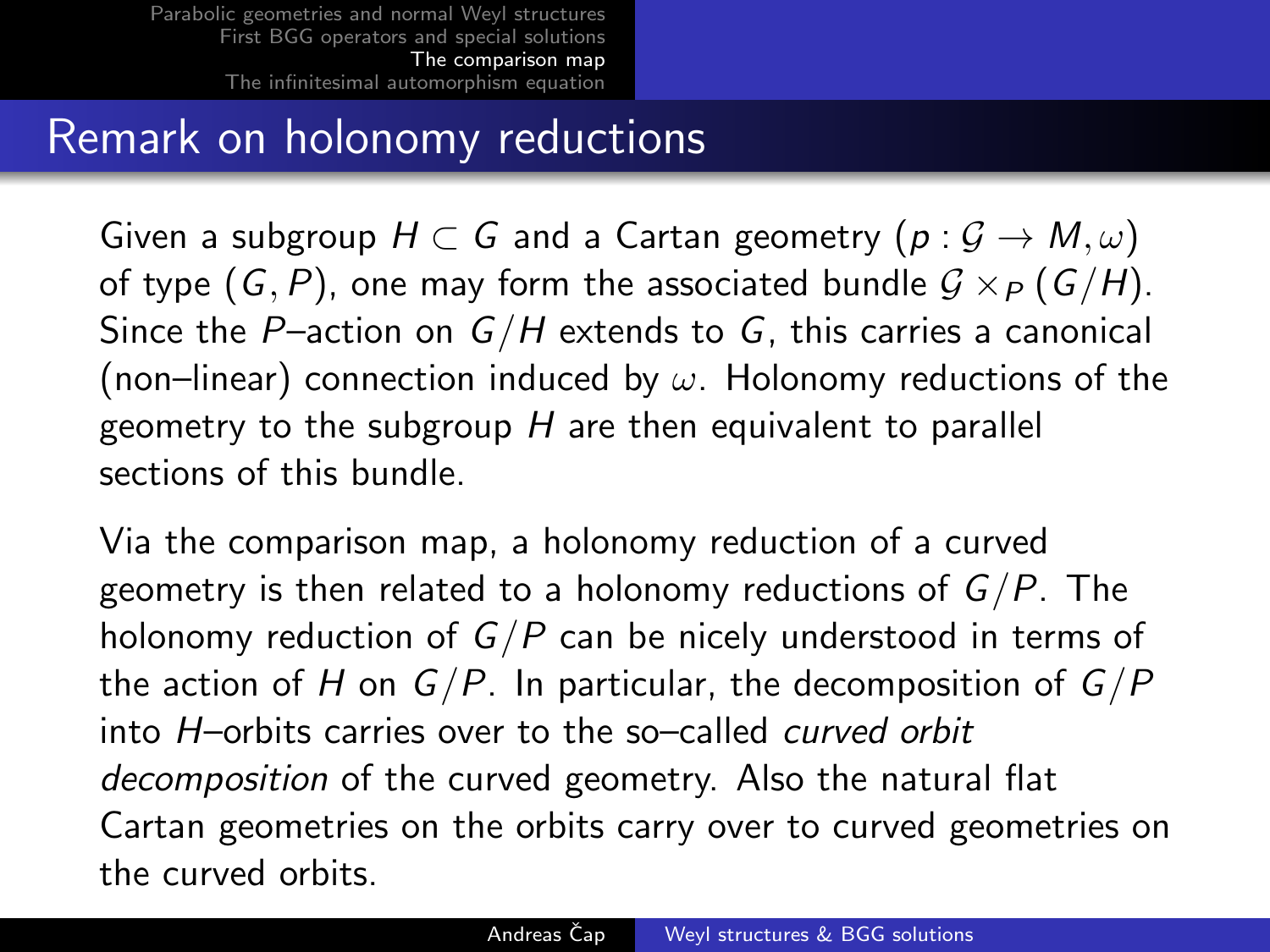The infinitesimal automorphism equation is related to the *adjoint* tractor bundle  $AM = G \times_P \mathfrak{g}$ . Recall that

- $\bullet$  Sections of  $AM$  can be naturally identified with right invariant vector fields on  $G$ , so these are infinitesimal principal bundle automorphisms.
- $TM \cong \mathcal{G} \times_{\mathcal{P}} (\mathfrak{g}/\mathfrak{p})$ , so there is a natural projection  $\Pi : AM \rightarrow TM$  corresponding to projecting vector fields.
- The curvature of the Cartan connection  $\omega$  can be naturally viewed as  $\kappa \in \Omega^2(M,\mathcal{AM})$ .
- <span id="page-16-0"></span> $\bullet$  s  $\in \Gamma(\mathcal AM)$  is an infinitesimal automorphism of the Cartan geometry if and only if  $\nabla s + i_{\Pi(s)}\kappa = 0$ . The BGG machinery relates this to an equation on  $\Pi(s) \in \mathfrak{X}(M)$  (or some quotient). In particular, normal solutions are those which insert trivially into  $\kappa$ .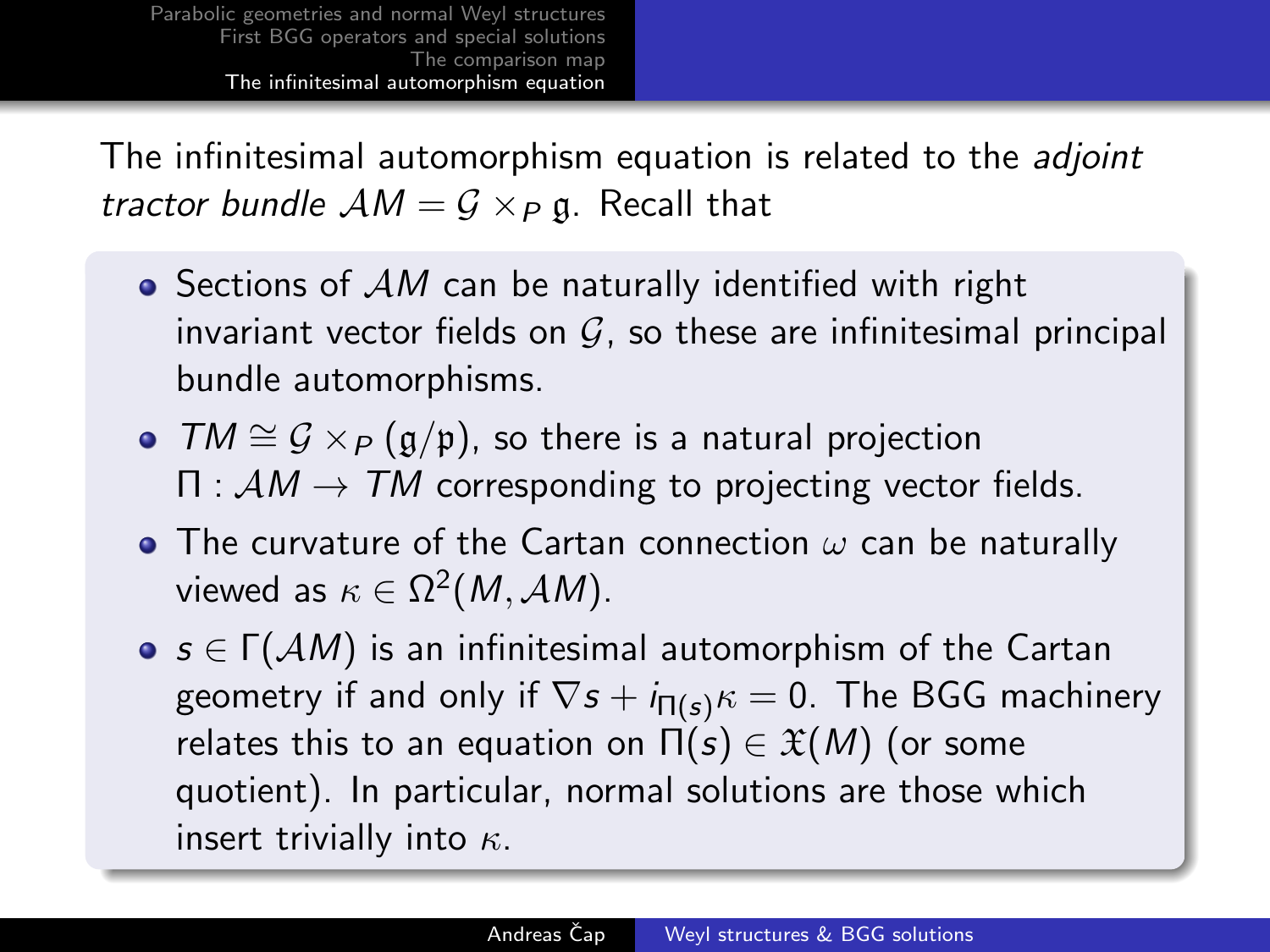In joint work in progress with Karin Melnick we use ideas related to comparison combined with ideas from dynamics to study certain infinitesimal automorphisms which are not assumed to be normal.

#### The basic question

Suppose a geometry admits an infinitesimal automorphism which has a "higher order zero", or equivalently that the corresponding one–parameter group of local automorphisms has a higher order fixed point. Does this imply vanishing of the curvature on an open subset with the fixed point in its closure?

If an infinitesimal automorphism is given by  $s \in \Gamma(\mathcal{A}M)$  having a higher order zero at  $x_0 \in M$  means that the corresponding function  $\mathcal{G} \rightarrow \mathfrak{g}$  has values in  $\mathfrak{p}_+$  on the fiber over  $x_0$ . This then gives rise to a well defined element  $\psi \in \mathcal{T}_{\mathsf{x}_0}^*M$  called the *isotropy* of  $s$  at  $\mathsf{x}_0.$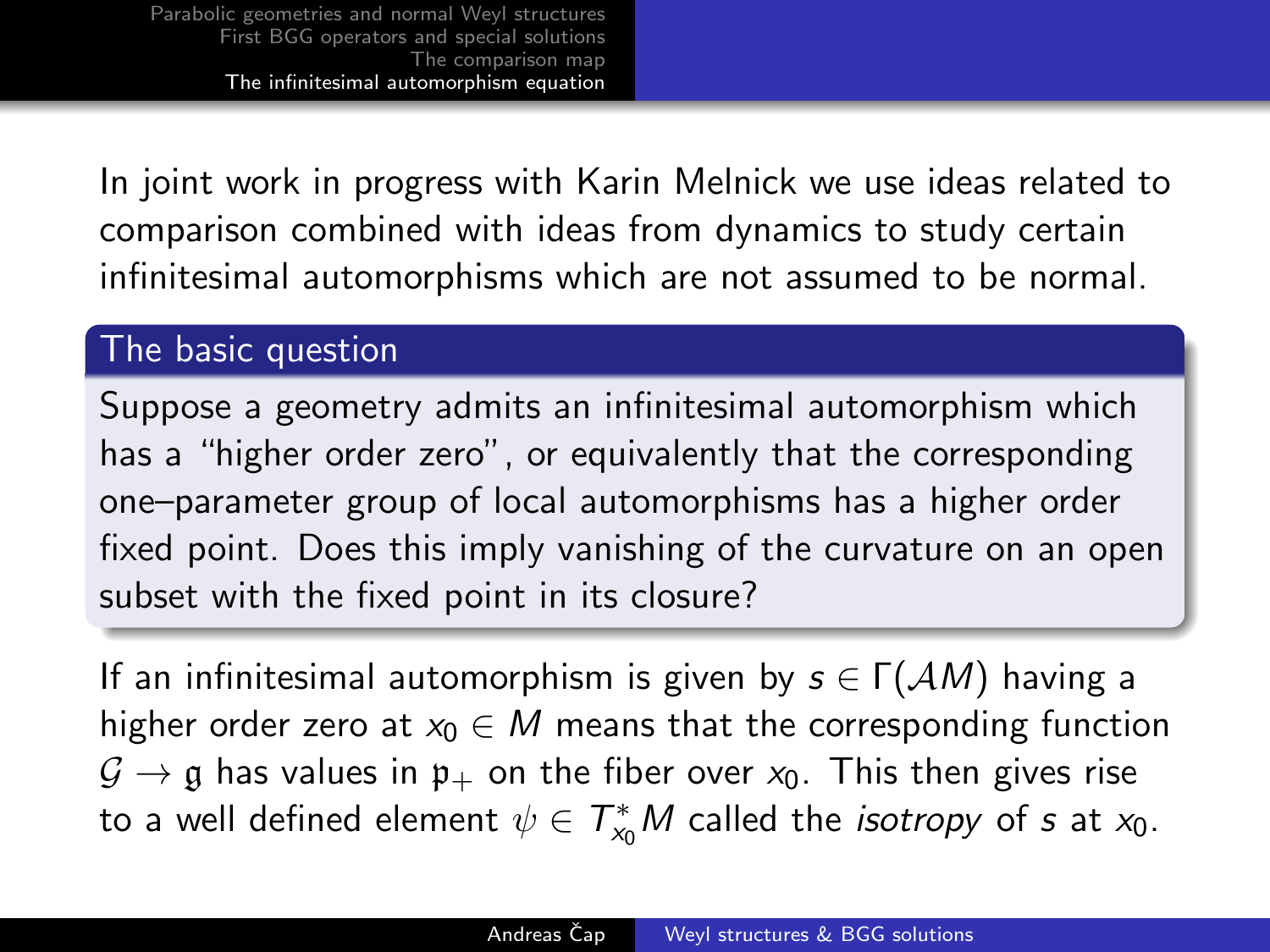#### Definition

Let  $\varphi_t$  be a one–parameter group of automorphisms of  $(\mathcal{G}, \omega)$ . For a point  $u \in \mathcal{G}$ , a path  $t \mapsto g(t) \in P$  is a holonomy path at u with attractor  $u_0 \in \mathcal{G}$  if there exists a path  $u(t)$  in  $\mathcal{G}$  such that  $u(t)$ converges to  $\iota\iota$  and  $\varphi_t(u(t))\cdot g(t)^{-1}$  converges to  $\iota\iota_0$  for  $t\to\infty.$ 

Knowing such a holonomy path leads to restrictions on the values of the curvature at  $u_0$  and at u. For the curvature function  $\kappa: \mathcal{G} \to \Lambda^2(\mathfrak{g}/\mathfrak{p})^* \otimes \mathfrak{g},$  we then get  $\kappa(\varphi_t(u(t)) \cdot g(t)^{-1}) \to \kappa(u_0)$ for  $t \to \infty$ . But of course,  $\kappa \circ \varphi_t = \kappa$  for all t, which together with P-equivariancy implies that

$$
\kappa(\varphi_t(u(t))\cdot g(t)^{-1})=g(t)\cdot\kappa(u(t))
$$

for all t and  $\kappa(u(t)) \to \kappa(u)$  for  $t \to \infty$ .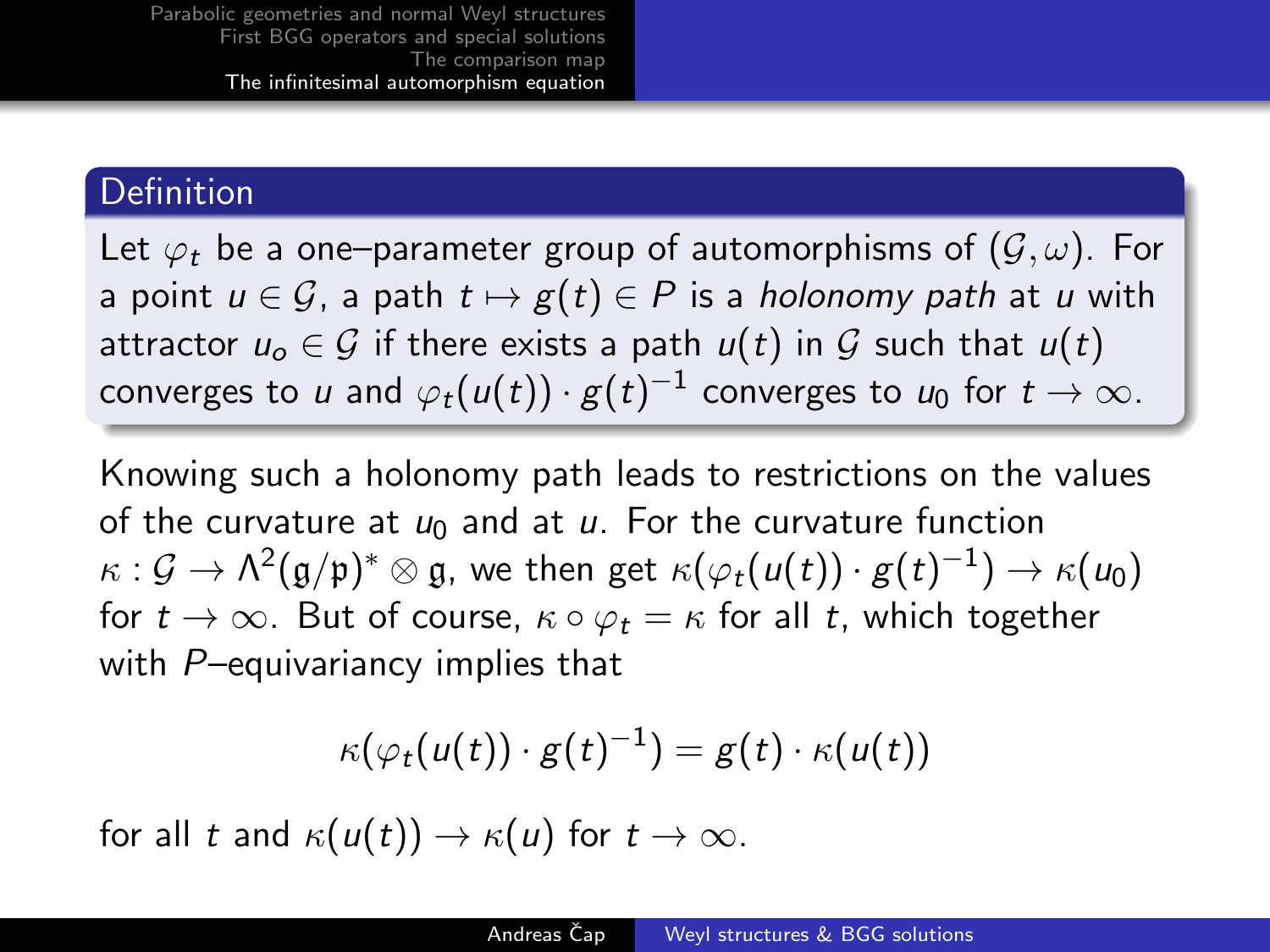One can obtain holonomy paths using only algebra starting from  $Z := s(u_0) \in \mathfrak{p}_+$ . This can be also understood as comparison to the model infinitesimal automorphism of  $G/P$  corresponding to Z or the one–parameter group given by multiplication by  $exp(tZ)$ . In particular:

- The subspace  $\{X \in \mathfrak{g}_- : [X, Z] = 0\}$  locally gives rise to a submanifold of fixed points along which the isotropy remains unchanged.
- If  $X \in \mathfrak{g}_-$  is such that  $(X, A) = [Z, X], Z$  is a  $\mathfrak{sl}_2$ -triple, then one obtains holonomy paths of the form  $\exp(\alpha(t)A)$  with  $\alpha(t) \to \infty$  along the curve in M corresponding to the line  $\mathbb{R}X$ in normal coordinates. The resulting restrictions on curvature can be described in terms of the grading on  $\mathsf{\Lambda}^2(\mathfrak{g}/\mathfrak{p})^*\otimes \mathfrak{g}$ determined by A.